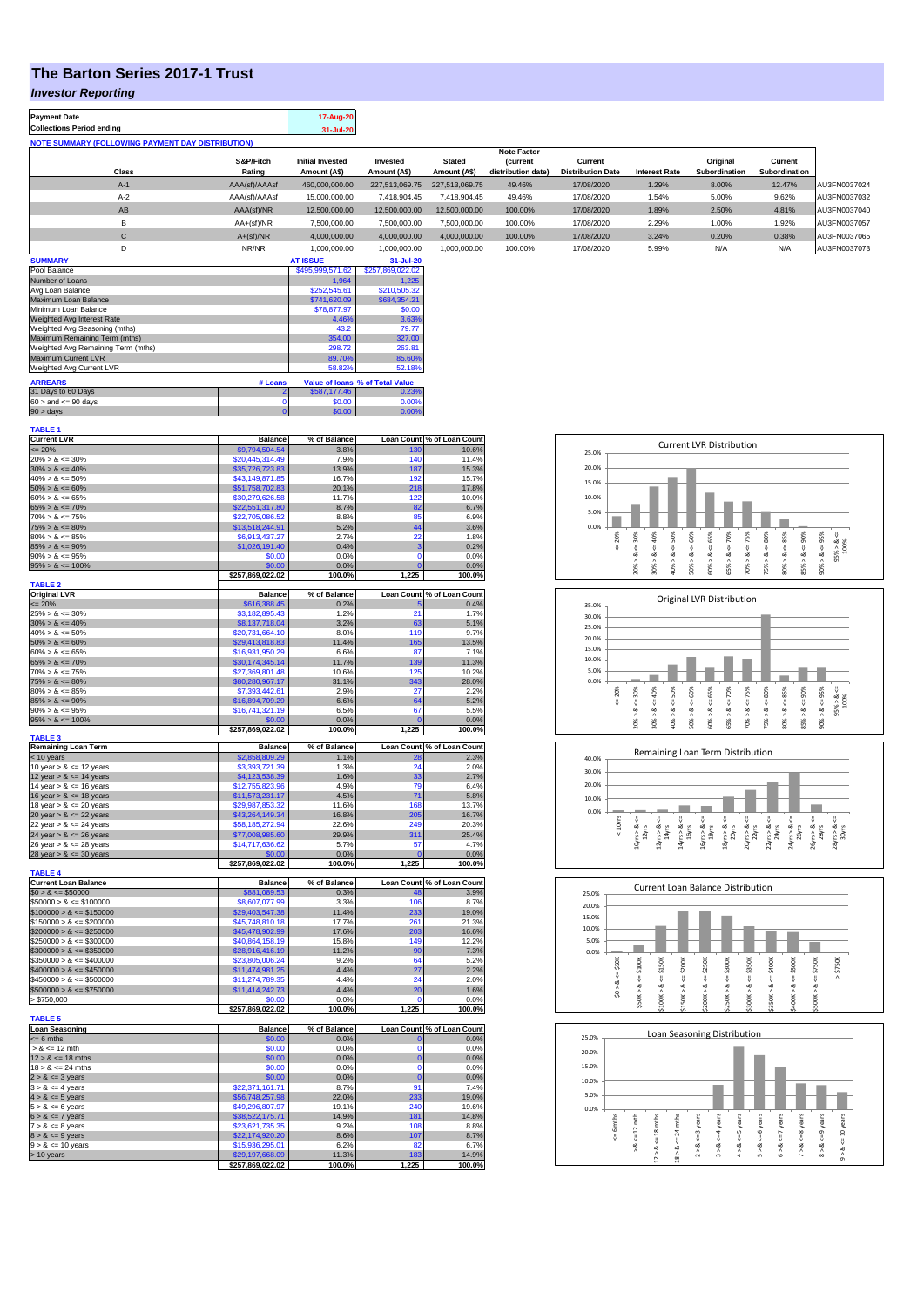## **The Barton Series 2017-1 Trust**

## *Investor Reporting*

| <b>Payment Date</b>                                 |                               | 17-Aug-20                |                   |                                    |
|-----------------------------------------------------|-------------------------------|--------------------------|-------------------|------------------------------------|
| <b>Collections Period ending</b>                    |                               |                          |                   |                                    |
| <b>TABLE</b>                                        |                               | 31-Jul-20                |                   |                                    |
| Postcode Concentration (top 10 by value)            | <b>Balance</b>                | % of Balance             |                   |                                    |
| 2650                                                |                               | 2.3%                     |                   | Loan Count % of Loan Count<br>2.5% |
|                                                     | \$6,032,323.33                |                          | 31                |                                    |
| 2905                                                | \$4,921,524.22                | 1.9%                     | 19                | 1.6%                               |
| 5108                                                | \$4,890,928.30                | 1.9%                     | 31                | 2.5%                               |
| 6210                                                | \$4,720,123.03                | 1.8%                     | 26                | 2.1%                               |
| 2615                                                | \$4,560,202.11                | 1.8%                     | 19                | 1.6%                               |
| 2602                                                | \$4,385,208.78                | 1.7%                     | 17                | 1.4%                               |
| 2914                                                | \$4,171,324.52                | 1.6%                     | 13                | 1.1%                               |
| 5109                                                | \$3,842,570.68                | 1.5%                     | 23                | 1.9%                               |
| 6208                                                | \$3,547,266.64                | 1.4%                     | 13                | 1.1%                               |
|                                                     |                               |                          |                   |                                    |
| 5118                                                | \$3,438,743.72                | 1.3%                     | 18                | 1.5%                               |
| <b>TABLE 7</b>                                      |                               |                          |                   |                                    |
|                                                     | <b>Balance</b>                | % of Balance             |                   | Loan Count % of Loan Count         |
| <b>Geographic Distribution</b>                      |                               |                          |                   |                                    |
| <b>Australian Capital Territory</b>                 | \$44,506,616.78               | 17.3%                    | 187               | 15.3%                              |
| <b>New South Wales</b>                              | \$40,576,010.32               | 15.7%                    | 186               | 15.2%                              |
| Northern Territory                                  | \$881,451.57                  | 0.3%                     |                   | 0.3%                               |
| Queensland                                          | \$7,418,046.23                | 2.9%                     | 34                | 2.8%                               |
| South Australia                                     | \$105,870,744.37              | 41.1%                    | 570               | 46.5%                              |
| Tasmania                                            | \$0.00                        | 0.0%                     |                   | 0.1%                               |
| Victoria                                            | \$5,963,732.36                | 2.3%                     | 26                | 2.1%                               |
|                                                     | \$52,652,420.39               |                          |                   |                                    |
| Western Australia                                   |                               | 20.4%                    | 217               | 17.7%                              |
|                                                     | \$257,869,022.02              | 100.0%                   | 1,225             | 100.0%                             |
| TABLE 8                                             |                               |                          |                   |                                    |
| Metro/Non-Metro/Inner-City                          | <b>Balance</b>                | % of Balance             |                   | Loan Count % of Loan Count         |
| Metro                                               | \$204,714,885.76              | 79.4%                    | 961               | 78.4%                              |
| Non-metro                                           | \$52,834,443.39               | 20.5%                    | 262               | 21.4%                              |
| Inner city                                          | \$319,692.87                  | 0.1%                     |                   | 0.2%                               |
|                                                     | \$257,869,022.02              | 100.0%                   | 1,225             | 100.0%                             |
| TABLE 9                                             |                               |                          |                   |                                    |
| <b>Property Type</b>                                | <b>Balance</b>                | % of Balance             |                   | Loan Count % of Loan Count         |
| <b>Residential House</b>                            |                               | 91.6%                    | 1111              | 90.7%                              |
|                                                     | \$236,236,332.27              |                          |                   |                                    |
| <b>Residential Unit</b>                             | \$19,760,103.99               | 7.7%                     | 105               | 8.6%                               |
| Rural                                               | \$0.00                        | 0.0%                     | C                 | 0.0%                               |
| Semi-Rural                                          | \$0.00                        | 0.0%                     | $\overline{0}$    | 0.0%                               |
| <b>High Density</b>                                 | \$1,872,585.76                | 0.7%                     | ¢                 | 0.7%                               |
|                                                     | \$257,869,022.02              | 100.0%                   | 1,225             | 100.0%                             |
| TABLE 10                                            |                               |                          |                   |                                    |
| <b>Occupancy Type</b>                               | <b>Balance</b>                | % of Balance             |                   | Loan Count % of Loan Count         |
| Owner Occupied                                      | \$208,435,245.78              | 80.8%                    | 980               | 80.0%                              |
| Investment                                          | \$49,433,776.24               | 19.2%                    | 245               | 20.0%                              |
|                                                     | \$257,869,022.02              | 100.0%                   | 1,225             | 100.0%                             |
| TABLE 11                                            |                               |                          |                   |                                    |
| <b>Employment Type Distribution</b>                 | <b>Balance</b>                | % of Balance             | <b>Loan Count</b> | % of Loan Count                    |
|                                                     |                               |                          |                   |                                    |
|                                                     |                               |                          |                   |                                    |
| Contractor                                          | \$5,171,831.29                | 2.0%                     | 26                | 2.1%                               |
| Pay-as-you-earn employee (casual)                   | \$10.611.391.79               | 4.1%                     | 56                | 4.6%                               |
| Pay-as-you-earn employee (full time)                | \$196,943,382.23              | 76.4%                    | 906               | 74.0%                              |
|                                                     |                               | 7.9%                     | 103               | 8.4%                               |
| Pay-as-you-earn employee (part time)                | \$20,388,797.54               |                          |                   |                                    |
| Self employed                                       | \$10,800,233.38               | 4.2%                     | 52                | 4.2%                               |
| No data                                             | \$13,953,385.79               | 5.4%                     | 82                | 6.7%                               |
| <b>Director</b>                                     |                               | 0.0%                     |                   | 0.0%                               |
|                                                     | \$257,869,022.02              | 100.0%                   | 1,225             | 100.0%                             |
| TABLE 12                                            |                               |                          |                   |                                    |
| <b>LMI Provider</b>                                 | <b>Balance</b>                | % of Balance             |                   | Loan Count % of Loan Count         |
| QBE                                                 | \$237,048,641.22              | 91.9%                    | 1146              | 93.6%                              |
| Genworth                                            | \$20,820,380.80               | 8.1%                     | 70                | 6.4%                               |
|                                                     | \$257,869,022.02              | 100.0%                   | 1,225             | 100.0%                             |
| TABLE 13                                            |                               |                          |                   |                                    |
| <b>Arrears</b>                                      | <b>Balance</b>                | % of Balance             |                   | Loan Count % of Loan Count         |
| $= 0$ days                                          | \$255.838.922.41              | 99.2%                    | 1216              | 99.3%                              |
|                                                     |                               |                          | 7                 | 0.6%                               |
| $0 >$ and $\leq$ 30 days                            | \$1,442,922.15                | 0.6%                     | $\overline{2}$    |                                    |
| $30 >$ and $\leq 60$ days                           | \$587,177.46                  | 0.2%                     |                   | 0.2%                               |
| $60 >$ and $\leq 90$ days                           | \$0.00                        | 0.0%                     | $\overline{0}$    | 0.0%                               |
| $90 > \text{days}$                                  | \$0.00                        | 0.0%                     |                   | 0.0%                               |
|                                                     | \$257,869,022.02              | 100.0%                   | 1,225             | 100.0%                             |
| TABLE <sub>14</sub>                                 |                               |                          |                   |                                    |
| <b>Interest Rate Type</b>                           | <b>Balance</b>                | % of Balance             |                   | Loan Count % of Loan Count         |
| Variable                                            | \$216,622,452.44              | 84.0%                    | 1045              | 85.3%                              |
| Fixed                                               | \$41,246,569.58               | 16.0%                    | 180               | 14.7%                              |
|                                                     | \$257,869,022.02              | 100.0%                   | 1,225             | 100.0%                             |
| TABLE <sub>15</sub>                                 |                               |                          |                   |                                    |
|                                                     |                               |                          |                   |                                    |
| <b>Weighted Ave Interest Rate</b>                   | <b>Balance</b><br>3.67%       | <b>Loan Count</b><br>180 |                   |                                    |
| <b>Fixed Interest Rate</b>                          |                               |                          |                   |                                    |
| TABLE 16                                            |                               |                          |                   |                                    |
|                                                     |                               |                          |                   |                                    |
| Foreclosure, Claims and Losses (cumulative)         | <b>Balance</b><br>\$73,685.93 | <b>Loan Count</b>        |                   |                                    |
| Properties foreclosed                               |                               |                          |                   |                                    |
| Claims submitted to mortgage insurers               | \$70,056.08                   |                          |                   |                                    |
| Claims paid by mortgage insurers                    | \$70,056.08                   |                          |                   |                                    |
| loss covered by excess spread<br>Amount charged off | \$3,629.85<br>\$0.00          | 1<br>ň                   |                   |                                    |